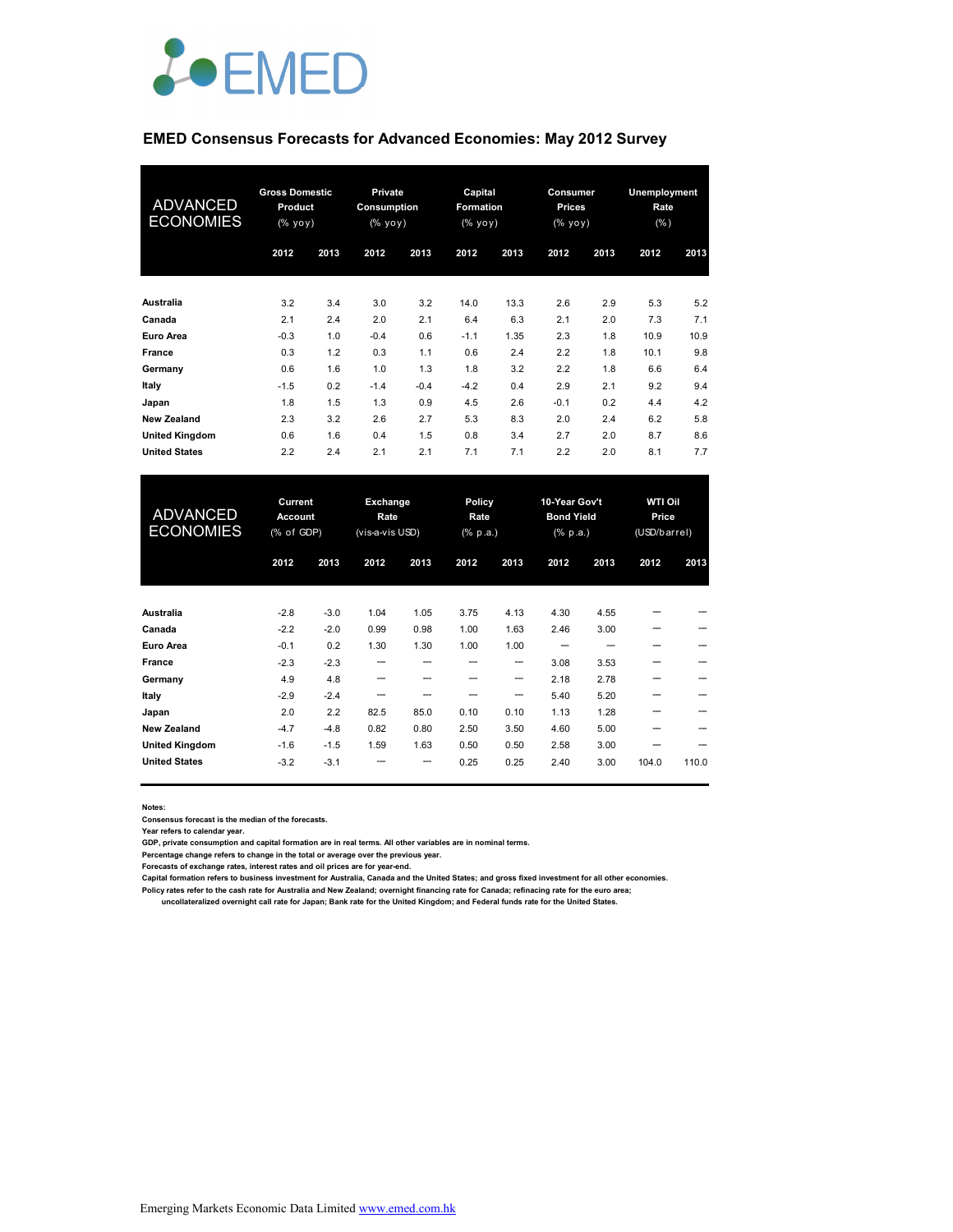

#### **EMED Consensus Forecasts for Emerging Markets: May 2012 Survey**

|                       | <b>Gross Domestic</b> |      | Private     |      |            | Fixed<br>Consumer |               |      | Unemployment |                          |
|-----------------------|-----------------------|------|-------------|------|------------|-------------------|---------------|------|--------------|--------------------------|
| EMERGING              | Product               |      | Consumption |      | Investment |                   | <b>Prices</b> |      | Rate         |                          |
| <b>MARKETS</b>        | (% yoy)               |      | (% yoy)     |      | $(%$ yoy)  |                   | $(%$ (% yoy)  |      | (% )         |                          |
|                       | 2012                  | 2013 | 2012        | 2013 | 2012       | 2013              | 2012          | 2013 | 2012         | 2013                     |
|                       |                       |      |             |      |            |                   |               |      |              |                          |
|                       |                       |      |             |      |            |                   |               |      |              |                          |
| Argentina             | 3.8                   | 4.0  | 3.7         | 4.0  | 4.6        | 5.2               | 10.2          | 11.7 | 7.3          | 7.2                      |
| <b>Brazil</b>         | 3.2                   | 4.3  | 4.0         | 5.3  | 5.1        | 7.2               | 5.4           | 5.2  | 6.0          | 5.9                      |
| Chile                 | 4.5                   | 4.8  | 5.4         | 5.6  | 7.8        | 9.2               | 3.8           | 3.2  | 7.1          | 7.1                      |
| China                 | 8.2                   | 8.5  | 10.5        | 10.0 | 9.7        | 9.0               | 3.5           | 4.0  | 4.1          | 4.2                      |
| Colombia              | 4.9                   | 5.0  | 5.2         | 5.6  | 10.0       | 9.6               | 3.3           | 3.3  | 10.3         | 10.0                     |
| <b>Czech Republic</b> | 0.3                   | 2.0  | $-0.4$      | 1.4  | 0.4        | 3.4               | 3.0           | 2.0  | 7.6          | 7.6                      |
| <b>Hong Kong</b>      | 3.0                   | 4.5  | 4.0         | 4.5  | 4.0        | 5.1               | 4.0           | 3.6  | 3.8          | 3.5                      |
| Hungary               | $-0.1$                | 1.5  | $-1.0$      | 0.7  | $-1.7$     | 2.0               | 5.3           | 3.4  | 11.2         | 11.2                     |
| India                 | 7.0                   | 7.5  | 6.8         | 7.2  | 6.6        | 9.0               | 7.3           | 7.0  | ---          | $\overline{\phantom{a}}$ |
| Indonesia             | 6.1                   | 6.5  | 4.8         | 5.2  | 9.0        | 9.5               | 5.2           | 5.5  | 6.8          | 6.6                      |
| <b>Malaysia</b>       | 4.2                   | 5.0  | 5.7         | 5.8  | 6.5        | 6.9               | 2.6           | 2.8  | 3.1          | 3.2                      |
| Mexico                | 3.5                   | 3.6  | 3.6         | 3.4  | 5.1        | 5.9               | 3.7           | 3.7  | 4.9          | 4.6                      |
| <b>Philippines</b>    | 3.9                   | 4.8  | 4.8         | 5.0  | 5.8        | 6.1               | 3.5           | 4.1  | 7.2          | 7.3                      |
| Poland                | 2.8                   | 3.2  | 2.5         | 3.0  | 6.0        | 5.3               | 3.6           | 2.9  | 12.0         | 11.1                     |
| Russia                | 3.7                   | 4.0  | 5.3         | 4.7  | 5.2        | 6.0               | 5.5           | 6.4  | 6.3          | 6.1                      |
| Singapore             | 2.8                   | 4.4  | 4.3         | 4.7  | 3.5        | 5.1               | 3.6           | 3.0  | 2.2          | 2.1                      |
| South Korea           | 3.4                   | 4.1  | 2.9         | 3.3  | 2.7        | 4.6               | 3.2           | 3.1  | 3.3          | 3.3                      |
| Taiwan                | 3.0                   | 4.4  | 2.4         | 3.0  | 1.1        | 3.7               | 1.5           | 1.5  | 4.3          | 4.3                      |
| <b>Thailand</b>       | 4.7                   | 4.7  | 4.1         | 4.0  | 7.1        | 6.6               | 3.4           | 3.5  | 1.0          | 1.0                      |
| Turkey                | 3.0                   | 4.2  | 1.9         | 4.7  | 4.5        | 8.2               | 9.3           | 6.7  | 10.1         | 10.0                     |

| <b>EMERGING</b><br><b>MARKETS</b> | 2012                     | Money<br><b>Supply M2</b><br>(% yoy)<br>2013 |        | <b>Merchandise</b><br><b>Exports</b><br>(% yoy)<br>2012<br>2013 |        | Merchandise<br><b>Imports</b><br>$(%$ yoy)<br>2012<br>2013 |        | Current<br><b>Account</b><br>(% of GDP)<br>2012<br>2013 |      | Exchange<br>Rate<br>(vis-a-vis USD)<br>2012<br>2013 |  |
|-----------------------------------|--------------------------|----------------------------------------------|--------|-----------------------------------------------------------------|--------|------------------------------------------------------------|--------|---------------------------------------------------------|------|-----------------------------------------------------|--|
|                                   |                          |                                              |        |                                                                 |        |                                                            |        |                                                         |      |                                                     |  |
| Argentina                         | 26.8                     | 28.5                                         | $-1.6$ | 5.5                                                             | $-2.5$ | 6.8                                                        | $-0.8$ | $-0.9$                                                  | 4.76 | 5.26                                                |  |
| <b>Brazil</b>                     | 15.0                     | 14.4                                         | 5.3    | 7.6                                                             | 8.3    | 10.0                                                       | $-2.6$ | $-2.9$                                                  | 1.80 | 1.77                                                |  |
| Chile                             | $\overline{\phantom{a}}$ | --                                           | 4.9    | 6.3                                                             | 5.1    | 9.5                                                        | $-2.2$ | $-1.7$                                                  | 490  | 498                                                 |  |
| China                             | 14.0                     | 14.0                                         | 10.0   | 12.0                                                            | 12.4   | 15.0                                                       | 2.6    | 2.4                                                     | 6.20 | 6.00                                                |  |
| Colombia                          | 17.3                     | 18.9                                         | 8.7    | 9.3                                                             | 8.3    | 11.1                                                       | $-2.6$ | $-2.7$                                                  | 1798 | 1820                                                |  |
| <b>Czech Republic</b>             | 3.5                      | 4.0                                          | 5.1    | 8.1                                                             | 4.0    | 8.2                                                        | $-2.6$ | $-2.1$                                                  | 18.8 | 18.2                                                |  |
| <b>Hong Kong</b>                  | 6.7                      | 8.7                                          | 4.2    | 8.0                                                             | 4.4    | 8.5                                                        | 5.7    | 6.3                                                     | 7.80 | 7.80                                                |  |
| Hungary                           | 9.1                      | 6.5                                          | 4.7    | 7.1                                                             | 4.0    | 7.9                                                        | 2.2    | 1.9                                                     | 220  | 221                                                 |  |
| India                             | 16.0                     | 16.0                                         | 12.0   | 13.0                                                            | 12.5   | 12.5                                                       | $-3.3$ | $-2.9$                                                  | 49.0 | 48.0                                                |  |
| Indonesia                         | 15.0                     | 15.3                                         | 8.9    | 14.0                                                            | 12.2   | 17.0                                                       | 0.3    | $-0.1$                                                  | 8950 | 8900                                                |  |
| <b>Malaysia</b>                   | 10.0                     | 12.0                                         | 5.6    | 8.0                                                             | 6.5    | 8.8                                                        | 10.9   | 10.6                                                    | 3.01 | 2.94                                                |  |
| Mexico                            | $\overline{\phantom{a}}$ | $\hspace{0.05cm} -$                          | 10.7   | 8.7                                                             | 6.5    | 8.2                                                        | $-1.1$ | $-1.0$                                                  | 12.6 | 12.6                                                |  |
| <b>Philippines</b>                | 9.8                      | 10.4                                         | 4.3    | 6.5                                                             | 5.0    | 6.9                                                        | 2.9    | 2.7                                                     | 42.3 | 42.0                                                |  |
| Poland                            | 7.0                      | 10.5                                         | 5.9    | 5.1                                                             | 5.0    | 6.0                                                        | $-4.0$ | $-3.9$                                                  | 3.11 | 3.02                                                |  |
| Russia                            | 17.0                     | 17.0                                         | 4.5    | 4.5                                                             | 10.0   | 10.5                                                       | 4.0    | 2.5                                                     | 29.8 | 30.0                                                |  |
| Singapore                         | 8.7                      | 11.0                                         | 4.0    | 8.1                                                             | 4.2    | 8.4                                                        | 16.9   | 17.0                                                    | 1.24 | 1.20                                                |  |
| South Korea                       | 6.5                      | 7.2                                          | 6.5    | 10.0                                                            | 7.3    | 10.5                                                       | 1.8    | 1.5                                                     | 1100 | 1050                                                |  |
| Taiwan                            | 5.6                      | 5.8                                          | 3.5    | 8.1                                                             | 3.2    | 8.9                                                        | 7.1    | 7.0                                                     | 29.4 | 29.2                                                |  |
| Thailand                          | 10.5                     | 9.9                                          | 7.7    | 10.0                                                            | 8.3    | 9.0                                                        | 2.5    | 2.2                                                     | 30.0 | 30.5                                                |  |
| Turkey                            | 14.4                     | 15.0                                         | 4.5    | 8.5                                                             | 3.1    | 7.6                                                        | $-8.0$ | $-7.1$                                                  | 1.77 | 1.72                                                |  |

**Notes:** 

**Consensus forecast is the median of the forecasts.**

**Year refers to calendar year except for India for which fiscal year (April to March) is used. GDP, private consumption and fixed investment are in real terms. All other variables are in nominal terms.**

**Percentage change refers to change in the total or average over the previous year, except for money supply growth which is** 

 **based on year-end figures. Forecasts of exchange rates and interest rates are for year-end.**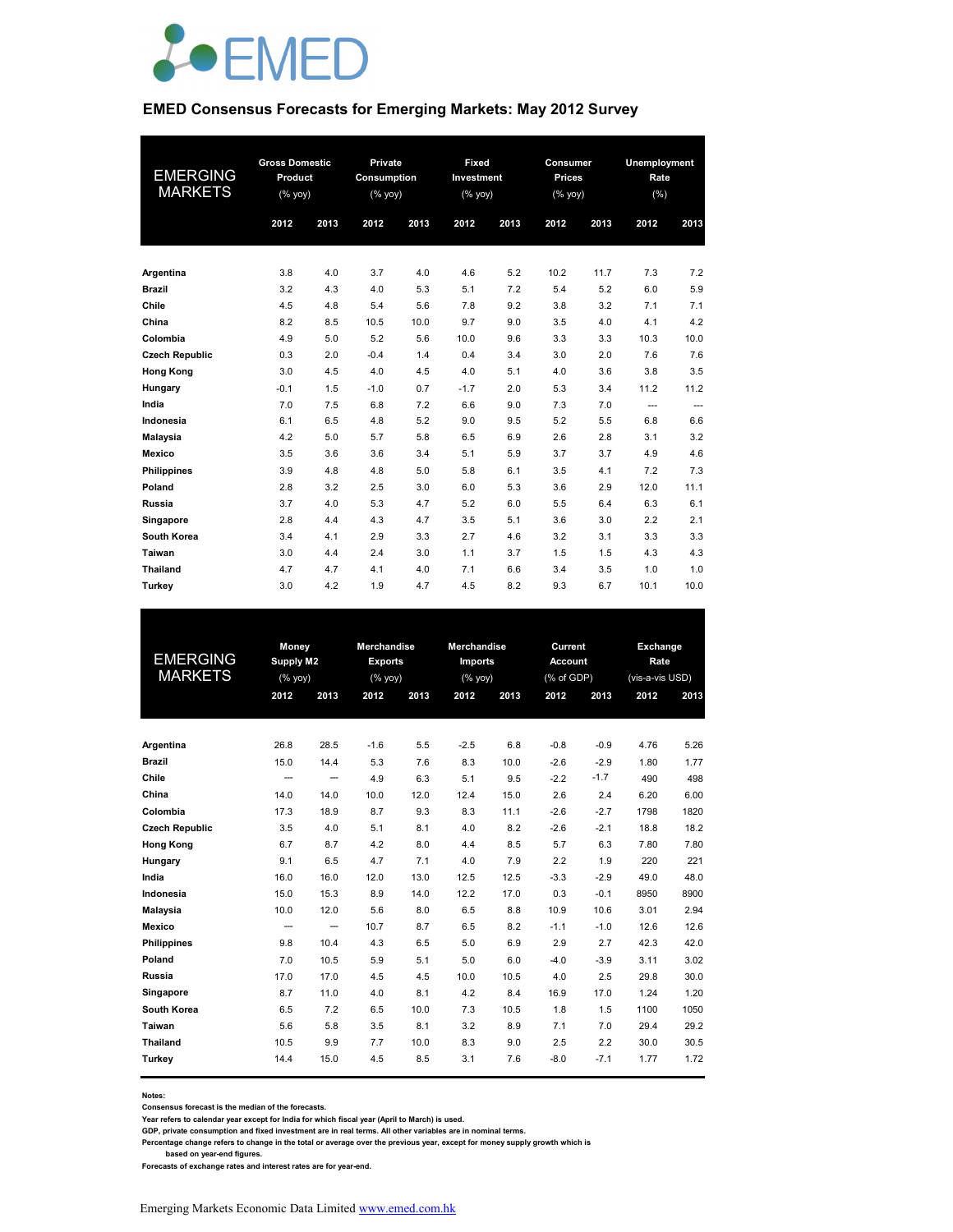

# **EMED Consensus Forecasts for the United States: May 2012 Survey**

| <b>UNITED STATES</b>             | <b>Gross Domestic</b><br><b>Product</b><br>(% yoy) |      | <b>Consumer</b><br><b>Prices</b><br>(% yoy) |      | <b>UNITED STATES</b>                | <b>Gross Domestic</b><br>Product<br>(% yoy) |      | <b>Consumer</b><br><b>Prices</b><br>(% yoy) |      |
|----------------------------------|----------------------------------------------------|------|---------------------------------------------|------|-------------------------------------|---------------------------------------------|------|---------------------------------------------|------|
|                                  | 2012                                               | 2013 | 2012                                        | 2013 |                                     | 2012                                        | 2013 | 2012                                        | 2013 |
|                                  |                                                    |      |                                             |      |                                     |                                             |      |                                             |      |
| <b>ABN AMRO</b>                  | 2.3                                                | 2.4  | 2.2                                         | 1.8  | <b>KBC</b>                          | 2.0                                         | 2.1  | 2.1                                         | 1.8  |
| <b>Action Economics</b>          | 2.4                                                | 2.6  | 2.6                                         | 3.1  | KCIC                                | 1.9                                         | 2.2  | 1.8                                         | 1.7  |
| <b>AIB Global Treasury</b>       | 2.5                                                | 2.5  | 2.2                                         | 2.0  | <b>Kiel Economics</b>               | 2.2                                         | 2.3  | 3.2                                         | 2.4  |
| <b>Allianz</b>                   | 2.3                                                | 2.3  | 2.2                                         | 2.2  | <b>Mesirow Financial</b>            | 2.3                                         | 2.5  | 2.4                                         | 1.9  |
| <b>Bank Julius Baer</b>          | 2.1                                                | 2.2  | 2.3                                         | 2.0  | <b>Mizuho Securities</b>            | 1.9                                         | 1.4  | 1.7                                         | 1.3  |
| <b>Barclays Capital</b>          | 2.4                                                | 2.5  | 2.4                                         | 2.5  | <b>Moody's Analytics</b>            | 2.4                                         | 2.8  | 2.2                                         | 1.9  |
| <b>BayernLB</b>                  | 2.1                                                | 2.0  | 2.0                                         | 2.2  | Morgan Keegan                       | 2.8                                         | 3.1  | 2.5                                         | 2.6  |
| <b>BBVA</b>                      | 2.3                                                | 2.2  | 2.5                                         | 2.2  | <b>Mortgage Bankers Association</b> | 2.2                                         | 2.3  | 2.7                                         | 2.1  |
| <b>Berenberg Capital Markets</b> | 1.8                                                | 1.8  | 2.1                                         | 2.0  | <b>National Bank of Canada</b>      | 2.5                                         | 2.5  | 2.2                                         | 2.0  |
| <b>BHF Bank</b>                  | 2.4                                                | 2.8  | 2.1                                         | 2.3  | <b>Natixis</b>                      | 2.3                                         | 1.7  | 2.3                                         | 1.9  |
| <b>BMO Capital Markets</b>       | 2.4                                                | 2.6  | 1.7                                         | 1.8  | <b>NIESR</b>                        | 2.1                                         | 2.5  | 1.8                                         | 1.7  |
| <b>BNP Paribas</b>               | 2.3                                                | 2.4  | 2.6                                         | 2.2  | <b>NLI Research Institute</b>       | 2.3                                         | 2.5  | 2.2                                         | 1.9  |
| <b>Capital Economics</b>         | 2.0                                                | 2.5  | 2.0                                         | 1.3  | Nordea                              | 2.0                                         | 2.2  | 2.5                                         | 1.9  |
| <b>CIBC World Markets</b>        | 2.5                                                | 1.9  | 2.2                                         | 1.8  | <b>PNC</b>                          | 2.4                                         | 2.6  | 2.3                                         | 2.3  |
| <b>Comerica Bank</b>             | 2.2                                                | 2.3  | 1.8                                         | 1.9  | Prometeia                           | 2.1                                         | 2.0  | 2.4                                         | 2.3  |
| Commerzbank                      | 2.3                                                | 2.5  | 2.3                                         | 2.0  | <b>Raymond James</b>                | 2.4                                         | 2.6  | 2.3                                         | 2.1  |
| <b>Credit Agricole</b>           | 2.1                                                | 2.2  | 2.4                                         | 2.2  | Royal Bank of Canada                | 2.5                                         | 3.0  | 2.2                                         | 1.8  |
| <b>Credit Suisse</b>             | 2.3                                                | 2.5  | 2.0                                         | 1.3  | <b>Royal Bank of Scotland</b>       | 2.3                                         | 2.6  | 2.4                                         | 2.3  |
| Daiwa Institute of Research      | 2.3                                                | 2.6  | 2.1                                         | 2.1  | <b>Schroders</b>                    | 2.1                                         | 1.9  | 1.8                                         | 1.0  |
| <b>Danske Bank</b>               | 2.4                                                | 2.6  | 2.3                                         | 1.8  | <b>Scotia Capital</b>               | 2.3                                         | 2.4  | 2.6                                         | 2.2  |
| <b>DBS Bank</b>                  | 2.1                                                | 2.6  | 2.1                                         | 2.8  | <b>Societe Generale</b>             | 2.1                                         | 1.8  | 2.4                                         | 2.2  |
| Deka Bank                        | 2.4                                                | 2.5  | 2.2                                         | 2.1  | <b>Standard &amp; Poor's</b>        | 2.1                                         | 2.5  | 2.2                                         | 1.7  |
| Desjardins                       | 2.1                                                | 2.1  | 2.1                                         | 1.9  | <b>Standard Chartered</b>           | 1.7                                         | 2.5  | 1.6                                         | 1.8  |
| <b>DIW</b>                       | 1.5                                                | 1.7  | 3.2                                         | 3.2  | <b>TD Economics</b>                 | 2.2                                         | 2.4  | 2.4                                         | 2.1  |
| <b>DnB NOR</b>                   | 1.8                                                | 2.0  | 1.8                                         | 1.7  | <b>UniCredit Group</b>              | 2.3                                         | 2.5  | 2.4                                         | 2.3  |
| DZ Bank                          | 2.0                                                | 2.0  | 2.4                                         | 2.6  | <b>UOB</b>                          | 1.5                                         | 2.0  | 1.8                                         | 1.9  |
| <b>Erste Group Bank AG</b>       | 2.0                                                | 2.2  | 2.1                                         | 1.7  | WestLB                              | 2.0                                         | 2.0  | 2.7                                         | 2.2  |
| <b>Experian Economics</b>        | 2.2                                                | 2.6  | 2.0                                         | 2.5  | <b>WGZ Bank</b>                     | 2.1                                         | 2.0  | 1.8                                         | 2.0  |
| <b>Fannie Mae</b>                | 2.3                                                | 2.4  | 2.4                                         | 2.1  |                                     |                                             |      |                                             |      |
| <b>First Trust Advisors</b>      | 2.6                                                | 3.7  | 2.9                                         | 4.1  |                                     |                                             |      |                                             |      |
| <b>Freddie Mac</b>               | 2.6                                                | 3.5  | 2.1                                         | 2.0  | <b>CONSENSUS</b>                    |                                             |      |                                             |      |
| Handelsbanken                    | 2.5                                                | 2.6  | 1.8                                         | 1.8  | Median                              | 2.2                                         | 2.4  | 2.2                                         | 2.0  |
| <b>IFO Munich Institute</b>      | 2.2                                                | 2.3  | 2.4                                         | 2.2  | Mean                                | 2.2                                         | 2.4  | 2.2                                         | 2.1  |
| ING                              | 2.0                                                | 2.2  | 2.5                                         | 2.5  | High                                | 2.8                                         | 3.7  | 3.2                                         | 4.1  |
| Intesa Sanpaolo                  | 2.2                                                | 1.8  | 2.5                                         | 2.2  | Low                                 | 1.5                                         | 1.4  | 1.6                                         | 1.0  |
| <b>ITOCHU Institute</b>          | 2.1                                                | 2.3  | 2.4                                         | 1.9  | <b>Standard Deviation</b>           | 0.2                                         | 0.4  | 0.3                                         | 0.5  |
| Continues in the next column     |                                                    |      |                                             |      |                                     |                                             |      |                                             |      |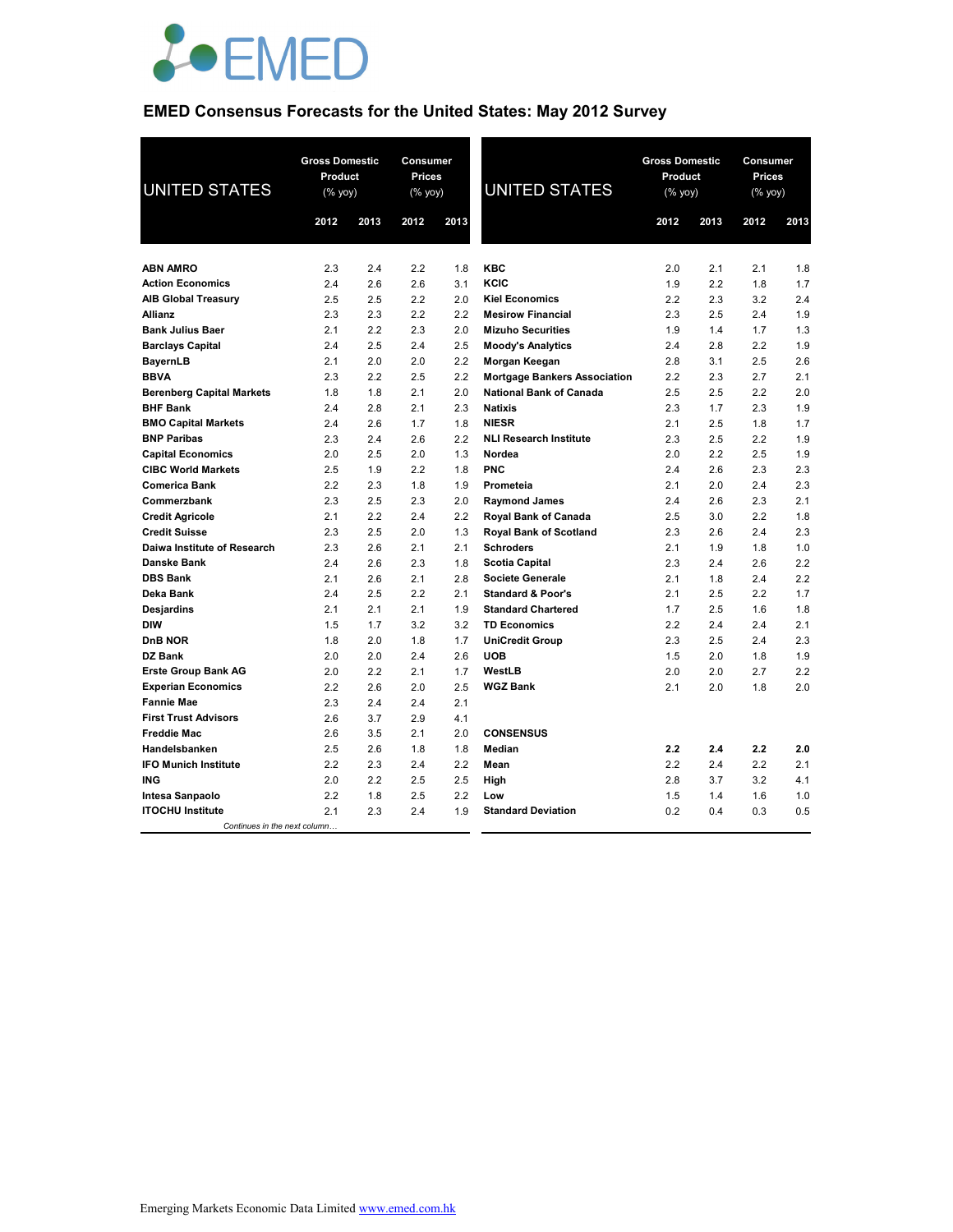

# **EMED Consensus Forecasts for the Euro Area: May 2012 Survey**

| <b>EURO AREA</b>                 | <b>Gross Domestic</b><br>Product<br>(% yoy) |        | <b>Consumer</b><br><b>Prices</b><br>(% yoy) |      | <b>EURO AREA</b>                | <b>Gross Domestic</b><br>Product<br>(% yoy) |        | <b>Consumer</b><br><b>Prices</b><br>(% yoy) |      |
|----------------------------------|---------------------------------------------|--------|---------------------------------------------|------|---------------------------------|---------------------------------------------|--------|---------------------------------------------|------|
|                                  | 2012                                        | 2013   | 2012                                        | 2013 |                                 | 2012                                        | 2013   | 2012                                        | 2013 |
|                                  |                                             |        |                                             |      |                                 |                                             |        |                                             |      |
| <b>ABN AMRO</b>                  | $-0.5$                                      | 1.0    | 2.3                                         | 1.3  | <b>KBC</b>                      | $-0.2$                                      | 1.2    | 2.4                                         | 1.9  |
| <b>Action Economics</b>          | $-0.2$                                      | 0.6    | 2.4                                         | 1.7  | KCIC                            | $-0.7$                                      | 0.5    | 1.9                                         | 1.8  |
| <b>AIB Global Treasury</b>       | $-0.2$                                      | 1.0    | 2.3                                         | 1.8  | <b>Kiel Economics</b>           | $-0.3$                                      | 1.1    | 2.3                                         | 1.8  |
| <b>Allianz</b>                   | 0.0                                         | 1.3    | 2.4                                         | 1.7  | <b>Mizuho Securities</b>        | $-0.4$                                      | 0.8    | 2.3                                         | 1.5  |
| <b>Bank Julius Baer</b>          | $-0.3$                                      | 1.0    | 2.0                                         | 1.4  | Monte Dei Paschi Di Siena       | $-0.6$                                      | 0.5    | 2.6                                         | 2.0  |
| <b>Barclays Capital</b>          | $-0.3$                                      | 0.9    | 2.4                                         | 1.8  | <b>Natixis</b>                  | $-0.4$                                      | 0.8    | 2.5                                         | 1.8  |
| <b>BayernLB</b>                  | $-0.3$                                      | 1.0    | 2.4                                         | 1.6  | <b>NIESR</b>                    | $-0.3$                                      | 1.1    | 2.4                                         | 1.8  |
| <b>BBVA</b>                      | $-0.2$                                      | 0.9    | 2.4                                         | 1.5  | <b>NLI Research Institute</b>   | $-0.1$                                      | 1.0    | 2.3                                         | 1.8  |
| <b>Berenberg Capital Markets</b> | $-0.4$                                      | 1.7    | 2.3                                         | 1.8  | Nordea                          | $-0.4$                                      | 1.0    | 2.3                                         | 1.8  |
| <b>BHF Bank</b>                  | 0.0                                         | 0.8    | 2.5                                         | 1.9  | Prometeia                       | $-0.4$                                      | 1.1    | 2.2                                         | 1.8  |
| <b>BMO Capital Markets</b>       | $-0.7$                                      | 0.8    | 2.4                                         | 2.0  | <b>Renaissance Capital</b>      | 0.0                                         | 1.2    | 2.3                                         | 1.7  |
| <b>BNP Paribas</b>               | 0.0                                         | 1.4    | 2.3                                         | 1.7  | <b>Roubini Global Economics</b> | $-0.6$                                      | 0.0    | 2.0                                         | 1.7  |
| <b>Capital Economics</b>         | $-1.0$                                      | $-2.5$ | 2.3                                         | 1.0  | <b>Royal Bank of Canada</b>     | $-0.1$                                      | 1.3    | 2.4                                         | 1.7  |
| Commerzbank                      | $-0.4$                                      | 0.8    | 2.6                                         | 1.9  | Royal Bank of Scotland          | $-0.1$                                      | 0.8    | 2.5                                         | 1.6  |
| <b>Credit Agricole</b>           | $-0.3$                                      | 1.0    | 2.3                                         | 1.8  | <b>Schroders</b>                | $-0.8$                                      | 0.0    | 1.8                                         | 1.4  |
| <b>Credit Suisse</b>             | $-0.1$                                      | 1.5    | 2.4                                         | 1.8  | <b>Scotia Capital</b>           | $-0.5$                                      | 0.9    | 2.2                                         | 1.9  |
| <b>Danske Bank</b>               | 0.1                                         | 1.2    | 2.5                                         | 1.8  | <b>Societe Generale</b>         | $-0.4$                                      | 0.6    | 2.7                                         | 1.9  |
| <b>DBS Bank</b>                  | $-0.4$                                      | 0.5    | 2.1                                         | 1.8  | <b>Standard Chartered</b>       | $-0.8$                                      | 1.3    | 2.4                                         | 1.6  |
| Deka Bank                        | $-0.4$                                      | 0.9    | 2.0                                         | 1.7  | <b>TD Economics</b>             | $-0.6$                                      | 1.1    | 2.2                                         | 1.9  |
| <b>DIW</b>                       | $-0.2$                                      | 1.2    | 1.9                                         | 2.0  | <b>UniCredit Group</b>          | 0.3                                         | 1.6    | 2.5                                         | 1.9  |
| D <sub>n</sub> B NOR             | 0.2                                         | 1.2    | 2.0                                         | 1.6  | WestLB                          | $-0.5$                                      | 0.7    | 2.3                                         | n.a. |
| <b>DZ Bank</b>                   | 0.2                                         | 0.9    | 2.4                                         | 2.4  | <b>WGZ Bank</b>                 | $-0.7$                                      | 0.7    | 2.0                                         | 1.7  |
| <b>Erste Group Bank AG</b>       | 0.0                                         | 1.1    | 2.4                                         | 1.6  |                                 |                                             |        |                                             |      |
| <b>ETLA</b>                      | $-0.4$                                      | 0.8    | 2.1                                         | 1.8  |                                 |                                             |        |                                             |      |
| <b>EUROFER</b>                   | 0.0                                         | 1.4    | 2.2                                         | 1.8  | <b>CONSENSUS</b>                |                                             |        |                                             |      |
| <b>Experian Economics</b>        | $-0.5$                                      | 0.9    | 2.1                                         | 1.9  | Median                          | $-0.3$                                      | 1.0    | 2.3                                         | 1.8  |
| Handelsbanken                    | 0.0                                         | 1.0    | 1.7                                         | 1.6  | Mean                            | $-0.3$                                      | 0.9    | 2.3                                         | 1.7  |
| <b>IFO Munich Institute</b>      | $-0.3$                                      | 1.1    | 2.3                                         | 1.8  | High                            | 0.3                                         | 1.7    | 2.7                                         | 2.4  |
| <b>ING</b>                       | $-0.4$                                      | 0.9    | 1.8                                         | 1.8  | Low                             | $-1.0$                                      | $-2.5$ | 1.7                                         | 1.0  |
| Intesa Sanpaolo                  | $-0.3$                                      | 0.7    | 2.5                                         | 1.7  | <b>Standard Deviation</b>       | 0.3                                         | 0.6    | 0.2                                         | 0.2  |
| Continues in the next column     |                                             |        |                                             |      |                                 |                                             |        |                                             |      |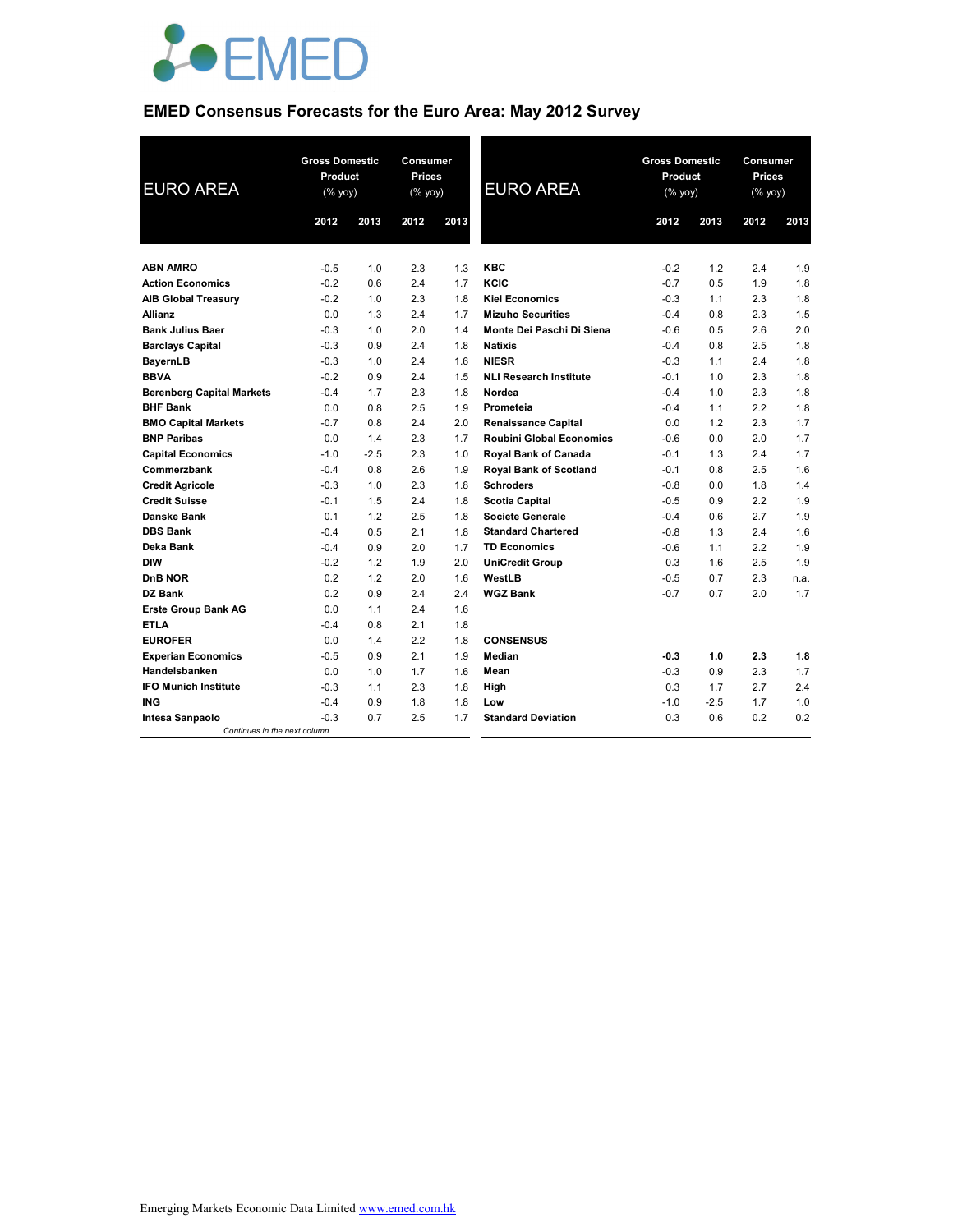

# **EMED Consensus Forecasts for Japan: May 2012 Survey**

| <b>JAPAN</b>                     | <b>Gross Domestic</b><br>Product<br>(% yoy) |      | Consumer<br><b>Prices</b><br>(% yoy) |        | <b>JAPAN</b>                  | <b>Gross Domestic</b><br>Product<br>(% yoy) |      | Consumer<br><b>Prices</b><br>(% yoy) |        |
|----------------------------------|---------------------------------------------|------|--------------------------------------|--------|-------------------------------|---------------------------------------------|------|--------------------------------------|--------|
|                                  | 2012                                        | 2013 | 2012                                 | 2013   |                               | 2012                                        | 2013 | 2012                                 | 2013   |
|                                  |                                             |      |                                      |        |                               |                                             |      |                                      |        |
| <b>ABN AMRO</b>                  | 1.9                                         | 1.3  | $-0.1$                               | 0.2    | <b>ITOCHU Institute</b>       | 1.7                                         | 1.8  | $-0.1$                               | 0.2    |
| <b>Action Economics</b>          | 1.5                                         | 2.0  | 0.2                                  | 0.5    | <b>JCER</b>                   | 1.5                                         | 1.5  | 0.0                                  | 0.2    |
| <b>AIB Global Treasury</b>       | 1.0                                         | 1.0  | 0.0                                  | 0.0    | <b>KBC</b>                    | 1.9                                         | 1.4  | $-0.2$                               | $-0.1$ |
| <b>Allianz</b>                   | 2.1                                         | 1.8  | 0.1                                  | 0.8    | KCIC                          | 1.6                                         | 1.4  | $-0.4$                               | 0.2    |
| <b>Bank Julius Baer</b>          | 1.8                                         | 1.5  | $-0.1$                               | $-0.1$ | <b>Kiel Economics</b>         | 1.9                                         | 1.5  | $-0.1$                               | $-0.1$ |
| <b>Barclays Capital</b>          | 2.5                                         | 1.9  | 0.1                                  | 0.1    | <b>Mizuho Securities</b>      | 2.0                                         | 1.1  | $-0.2$                               | $-0.4$ |
| <b>BayernLB</b>                  | 1.8                                         | 1.6  | 0.1                                  | 0.0    | <b>Moodys Analytics</b>       | 1.7                                         | 1.4  | $-0.1$                               | 0.3    |
| <b>BBVA</b>                      | 1.9                                         | 1.4  | $-0.1$                               | 0.2    | <b>Natixis</b>                | 2.1                                         | 1.0  | 0.0                                  | $-0.2$ |
| <b>Berenberg Capital Markets</b> | 0.8                                         | 1.3  | $-0.6$                               | 0.0    | <b>NIESR</b>                  | 1.9                                         | 1.5  | $-0.4$                               | 0.0    |
| <b>BHF Bank</b>                  | 1.4                                         | 1.4  | 0.5                                  | 0.0    | <b>NLI Research Institute</b> | 1.8                                         | 1.6  | 0.1                                  | 0.3    |
| <b>BMO Capital Markets</b>       | 1.6                                         | 1.4  | 0.3                                  | 0.0    | Nordea                        | 2.0                                         | 1.5  | $-0.4$                               | $-0.2$ |
| <b>BNP Paribas</b>               | 1.6                                         | 1.1  | 0.1                                  | 0.0    | Prometeia                     | 1.7                                         | 2.1  | 0.4                                  | 0.6    |
| <b>Capital Economics</b>         | 1.5                                         | 0.6  | $-0.6$                               | 0.0    | <b>Royal Bank of Scotland</b> | 1.5                                         | 1.5  | $-0.2$                               | 0.0    |
| Commerzbank                      | 1.9                                         | 1.8  | 0.3                                  | 0.5    | <b>Schroders</b>              | 1.8                                         | 1.2  | $-0.2$                               | $-0.2$ |
| <b>Credit Agricole</b>           | 2.0                                         | 1.5  | 0.1                                  | 0.3    | <b>Scotia Capital</b>         | 2.0                                         | 1.7  | 0.1                                  | 0.3    |
| <b>Credit Suisse</b>             | 1.8                                         | 2.0  | 0.3                                  | 0.3    | <b>Societe Generale</b>       | 2.4                                         | 2.0  | 0.3                                  | 0.8    |
| Daiwa Institute of Research      | 1.9                                         | 1.4  | 0.1                                  | 0.4    | <b>Standard Chartered</b>     | 0.8                                         | 3.1  | 0.2                                  | 0.3    |
| Danske Bank                      | 2.5                                         | 1.6  | $-0.1$                               | 0.2    | <b>TD Economics</b>           | 1.6                                         | 1.8  | 0.2                                  | 0.3    |
| <b>DBS Bank</b>                  | 2.1                                         | 1.5  | $-0.1$                               | 0.1    | <b>UOB</b>                    | 2.0                                         | 2.5  | $-0.1$                               | 0.3    |
| Deka Bank                        | 2.3                                         | 1.6  | 0.7                                  | 0.9    |                               |                                             |      |                                      |        |
| <b>DIW</b>                       | 2.2                                         | 1.5  | $-0.3$                               | 0.0    |                               |                                             |      |                                      |        |
| DnB NOR                          | 1.8                                         | 1.7  | $-0.1$                               | $-0.1$ | <b>CONSENSUS</b>              |                                             |      |                                      |        |
| DZ Bank                          | 1.8                                         | 1.5  | 0.1                                  | 0.2    | <b>Median</b>                 | 1.8                                         | 1.5  | $-0.1$                               | 0.2    |
| <b>Erste Group Bank AG</b>       | 1.7                                         | 1.6  | $-0.5$                               | 0.0    | Mean                          | 1.8                                         | 1.6  | 0.0                                  | 0.2    |
| <b>Experian Economics</b>        | 1.7                                         | 1.7  | 0.2                                  | 0.5    | High                          | 2.5                                         | 3.1  | 0.7                                  | 0.9    |
| <b>IFO Munich Institute</b>      | 1.9                                         | 1.5  | $-0.1$                               | 0.1    | Low                           | 0.8                                         | 0.6  | $-0.6$                               | $-0.4$ |
| Intesa Sanpaolo                  | 1.7                                         | 1.8  | $-0.1$                               | $-0.4$ | <b>Standard Deviation</b>     | 0.4                                         | 0.4  | 0.3                                  | 0.3    |
| Continues in the next column     |                                             |      |                                      |        |                               |                                             |      |                                      |        |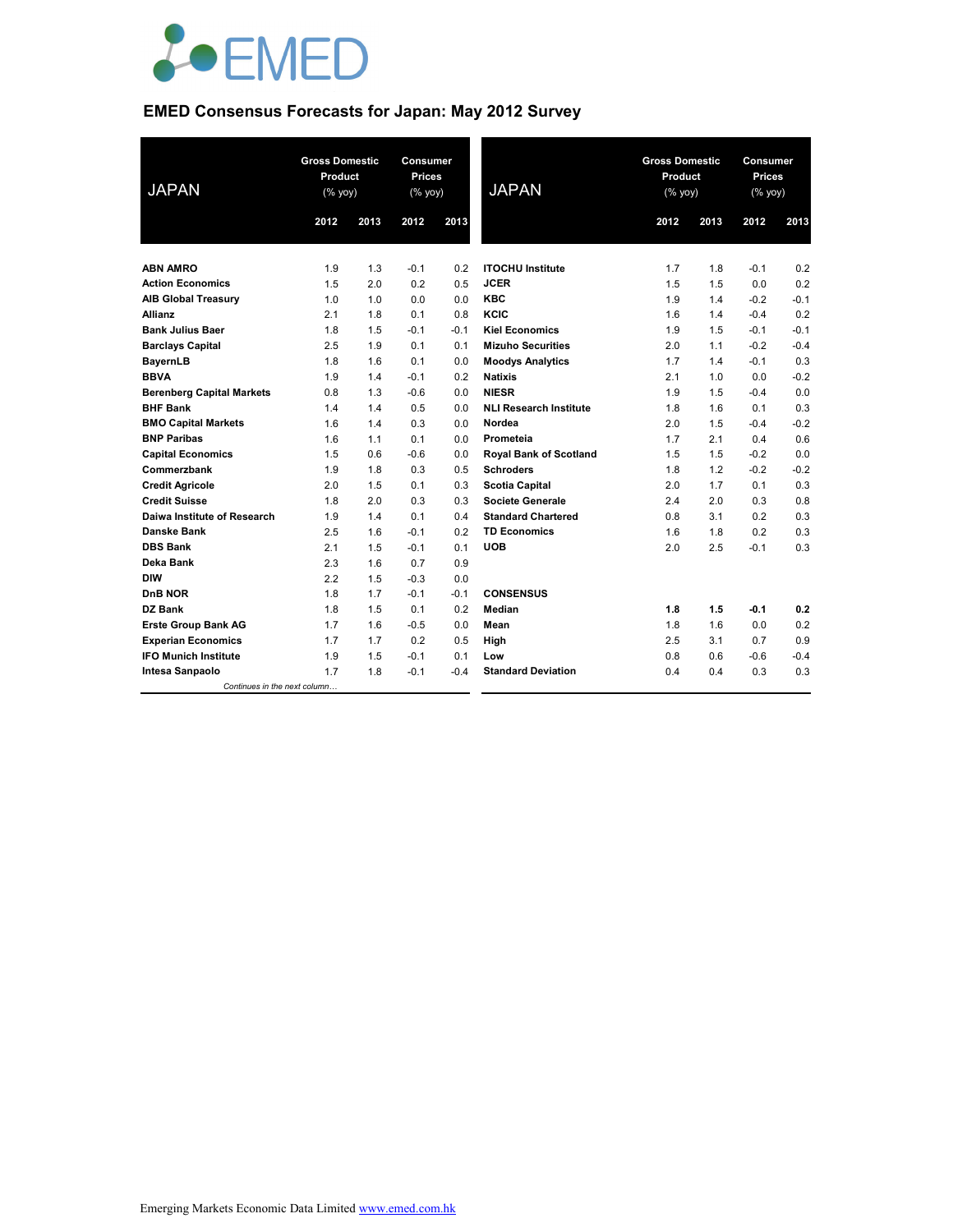

# **EMED Consensus Forecasts for China: May 2012 Survey**

| <b>CHINA</b>                     | <b>Gross Domestic</b><br>Product<br>$(% \mathsf{Y}^{\prime }\mathsf{Y}^{\prime }\mathsf{Y}^{\prime })$ |      | Consumer<br><b>Prices</b><br>(% yoy) |      | <b>CHINA</b>                    | <b>Gross Domestic</b><br>Product<br>(% yoy) |      | Consumer<br><b>Prices</b><br>(% yoy) |      |
|----------------------------------|--------------------------------------------------------------------------------------------------------|------|--------------------------------------|------|---------------------------------|---------------------------------------------|------|--------------------------------------|------|
|                                  | 2012                                                                                                   | 2013 | 2012                                 | 2013 |                                 | 2012                                        | 2013 | 2012                                 | 2013 |
|                                  |                                                                                                        |      |                                      |      |                                 |                                             |      |                                      |      |
| <b>ABN AMRO</b>                  | 8.2                                                                                                    | 8.0  | 4.2                                  | 5.0  | <b>ICBC</b> International       | 8.5                                         | 8.6  | 3.7                                  | 3.6  |
| <b>Action Economics</b>          | 8.2                                                                                                    | 8.4  | 3.6                                  | 3.5  | ING                             | 8.5                                         | 8.4  | 3.0                                  | 3.0  |
| <b>Allianz</b>                   | 8.5                                                                                                    | 8.3  | 3.5                                  | 3.0  | Intesa Sanpaolo                 | 8.2                                         | 8.8  | 3.5                                  | 3.0  |
| <b>ANZ</b>                       | 8.6                                                                                                    | 9.3  | 4.0                                  | 4.5  | <b>JP Morgan</b>                | 8.2                                         | 9.1  | 3.4                                  | 4.1  |
| <b>Bank Julius Baer</b>          | 7.8                                                                                                    | 8.7  | 3.3                                  | 3.0  | <b>KBC</b>                      | 8.3                                         | 8.5  | 3.6                                  | 3.9  |
| <b>Bank of East Asia</b>         | 8.3                                                                                                    | 8.5  | 3.0                                  | 4.5  | <b>KBL</b>                      | 8.4                                         | 8.6  | 3.4                                  | 4.0  |
| <b>Barclays Capital</b>          | 8.1                                                                                                    | 8.4  | 3.2                                  | 4.5  | KCIC                            | 8.3                                         | 8.6  | 3.4                                  | 4.1  |
| <b>BBVA</b>                      | 8.3                                                                                                    | 8.7  | 3.5                                  | 3.8  | <b>Kiel Economics</b>           | 7.9                                         | 8.2  | 4.0                                  | 4.5  |
| <b>Berenberg Capital Markets</b> | 8.5                                                                                                    | 8.7  | 3.4                                  | 3.9  | <b>Moody's Analytics</b>        | 8.2                                         | 7.7  | 3.5                                  | 3.0  |
| <b>BMO Capital Markets</b>       | 8.0                                                                                                    | 8.5  | 3.2                                  | 3.3  | <b>Natixis</b>                  | 8.5                                         | 8.5  | 3.7                                  | 4.6  |
| <b>BNP Paribas</b>               | 8.5                                                                                                    | 8.7  | 3.6                                  | 4.1  | <b>NIESR</b>                    | 8.2                                         | 7.8  | 3.3                                  | 3.2  |
| <b>Capital Economics</b>         | 8.5                                                                                                    | 7.5  | 3.0                                  | 3.0  | <b>NLI Research Institute</b>   | 8.7                                         | 9.2  | 3.4                                  | 4.1  |
| <b>CIBC World Markets</b>        | 8.3                                                                                                    | 9.0  | 3.5                                  | n.a. | Nordea                          | 8.0                                         | 8.3  | 3.8                                  | 4.2  |
| <b>CICC</b>                      | 8.1                                                                                                    | 9.0  | 3.3                                  | n.a. | <b>Renaissance Capital</b>      | 8.0                                         | 7.5  | 3.5                                  | 2.8  |
| Commerzbank                      | 7.5                                                                                                    | 7.5  | 4.8                                  | 5.0  | <b>Roubini Global Economics</b> | 8.1                                         | 7.8  | 3.3                                  | 3.8  |
| <b>Credit Agricole</b>           | 8.0                                                                                                    | 8.5  | 3.4                                  | 4.0  | <b>Royal Bank of Scotland</b>   | 8.7                                         | 8.0  | 4.1                                  | 4.5  |
| <b>Credit Suisse</b>             | 8.0                                                                                                    | 8.2  | 3.7                                  | 4.6  | <b>Scotia Capital</b>           | 8.4                                         | 8.9  | 4.0                                  | 4.4  |
| Daiwa Institute of Research      | 8.4                                                                                                    | 7.5  | 3.3                                  | 4.0  | Societe Generale                | 8.1                                         | 7.7  | 2.9                                  | 4.0  |
| <b>Danske Bank</b>               | 8.5                                                                                                    | 9.1  | 3.2                                  | 3.1  | <b>Standard Chartered</b>       | 8.1                                         | 8.7  | 2.0                                  | 3.6  |
| <b>DBS Bank</b>                  | 8.5                                                                                                    | 8.8  | 4.0                                  | 4.0  | <b>UniCredit Group</b>          | 8.4                                         | 8.9  | 3.5                                  | 3.2  |
| Deka Bank                        | 8.1                                                                                                    | 8.2  | 3.2                                  | 5.0  | <b>UOB</b>                      | 8.0                                         | 8.3  | 3.3                                  | 2.8  |
| <b>DIW</b>                       | 9.4                                                                                                    | 8.2  | 3.5                                  | 4.4  |                                 |                                             |      |                                      |      |
| <b>DnB NOR</b>                   | 8.0                                                                                                    | 7.5  | 3.8                                  | 4.0  | <b>CONSENSUS</b>                |                                             |      |                                      |      |
| DZ Bank                          | 8.2                                                                                                    | 8.8  | 3.0                                  | 3.4  | <b>Median</b>                   | 8.2                                         | 8.5  | 3.5                                  | 4.0  |
| <b>Emerging Advisors Group</b>   | 8.1                                                                                                    | 8.0  | 3.4                                  | 3.0  | Mean                            | 8.2                                         | 8.4  | 3.5                                  | 3.8  |
| <b>Erste Group Bank AG</b>       | 8.2                                                                                                    | 8.8  | 3.3                                  | 3.0  | High                            | 9.4                                         | 9.3  | 4.8                                  | 5.0  |
| <b>Experian Economics</b>        | 7.8                                                                                                    | 8.0  | 3.5                                  | 3.8  | Low                             | 7.5                                         | 7.5  | 2.0                                  | 2.8  |
| Handelsbanken                    | 7.9                                                                                                    | 8.3  | 4.2                                  | 4.5  | <b>Standard Deviation</b>       | 0.3                                         | 0.5  | 0.4                                  | 0.6  |
| Continues in the next column     |                                                                                                        |      |                                      |      |                                 |                                             |      |                                      |      |